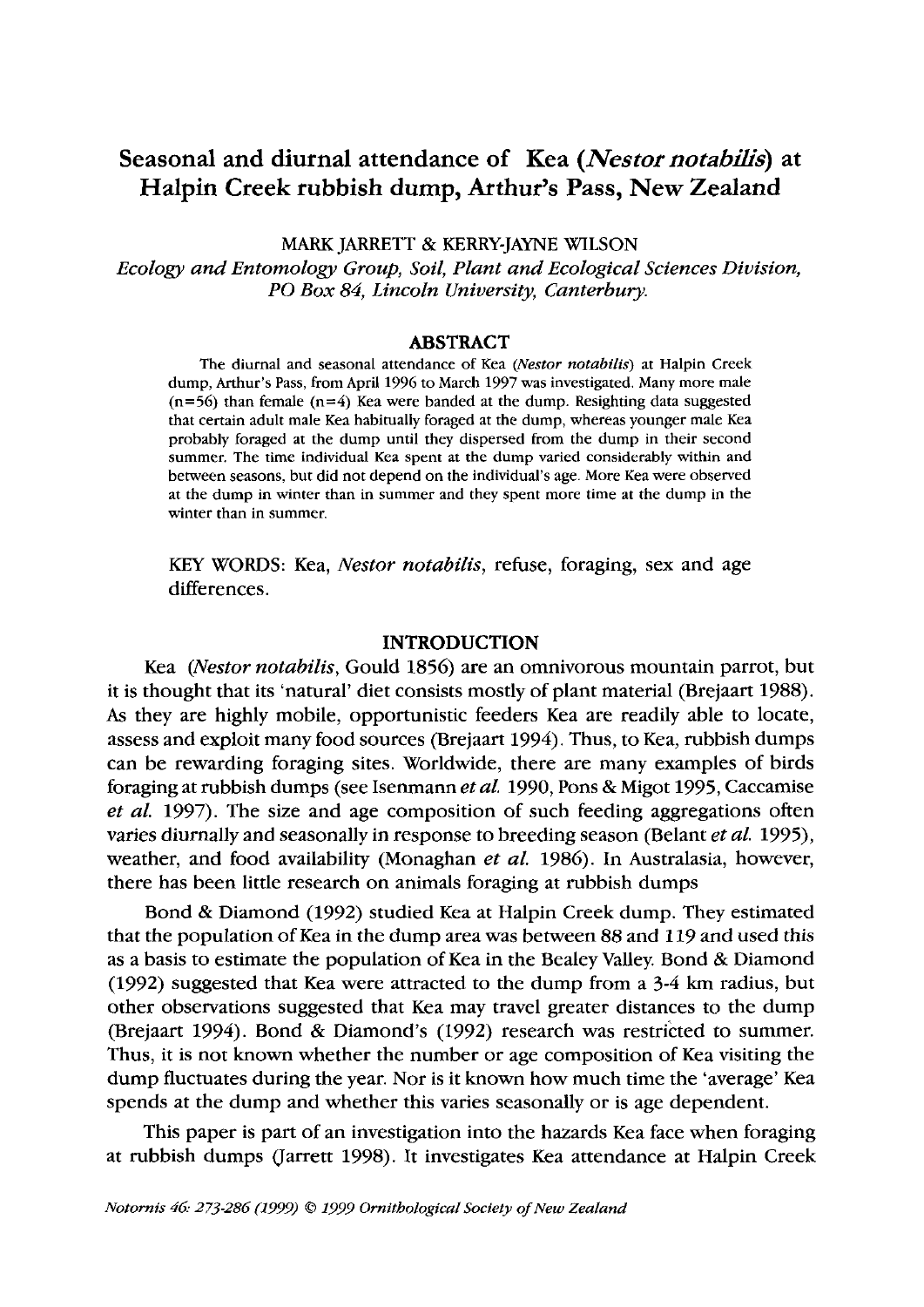dump throughout the year. Ascertaining how much time Kea spend at the dump may be a useful tool in quantifying the hazards dumps pose to Kea. By quantifying these it may be possible to establish if foraging at rubbish dumps is detrimental to the well-being of kea populations. Our primary objectives were:

- **1.** to investigate seasonal and diurnal patterns of Kea attendance at Halpin Creek dump, Arthur's Pass
- 2. to investigate whether the time spent at the dump was age or sex related.

# **METHODS**

# **Study Site**

This research was carried out at Halpin Creek dump, Arthur's Pass Village, between April 1996 and March 1997. Halpin Creek dump (42°58'S 171°35'E), now closed, was a trench style landfill in the Bealey Valley, 700 m above sea level. It was sited on an alluvial outwash fan on the valley floor at the confluence of Halpin Creek and Bealey River, **3.2** km south of Arthur's Pass Village (Department of Survey and Land Information Infornap 260-K33). The dump was triangular and covered about **1** ha. A trench approximately 20 m long, 5 m wide and between **3** and 4 m deep was dug. When nearly **fuU** of rubbish the trench was covered with material from a newly dug trench. According to Jackson **(1962)** Kea have foraged there since **1956** and possibly longer. The dump was closed in November **1997** (D. Hock pers. comrn.) because it was near the end of its lifespan and was perceived to have a negative impact on Arthur's Pass National Park (Department of Conservation **1995).** All rubbish from the Arthur's Pass area is now transferred to an alternative site near Darfield (D. Hock pers. comm.)

# **Capturing and banding**

Two sessions, each of two consecutive days, in autumn and early winter **1996,**  were spent capturing Kea with a manually operated drop net or a hand held snare. The captives were placed in a wire cage (620 x **320** x **350** rnm) and transported to a Department of Conservation facility at Arthur's Pass village. Here the birds were weighed to the nearest **25** g (using a Slater **5** kg spring balance) and their culmen length, cutmen width and tarsometatarsus length were measured to the nearest 0.2mm (using a Vernier calliper) following methods used by Bond *et* al. **(1991).**  After being handled, the Kea were fed with pieces of carrot and apple before being returned to the dump and released within 4 h of capture. To allow identification of individual Kea, 6 mm and **12** mm plastic colour bands were used in combination with individually numbered **12** mm alloy bands **('C** size). These bands were supplied by the Banding Ofice, Department of Conservation, Wellington.

# **Identifying age and sex**

After capture Kea were aged using the colouration of their bill, cere and eye ring and sexed using bill measurements (Bond et al. **1991,** Brejaart **1994).** In this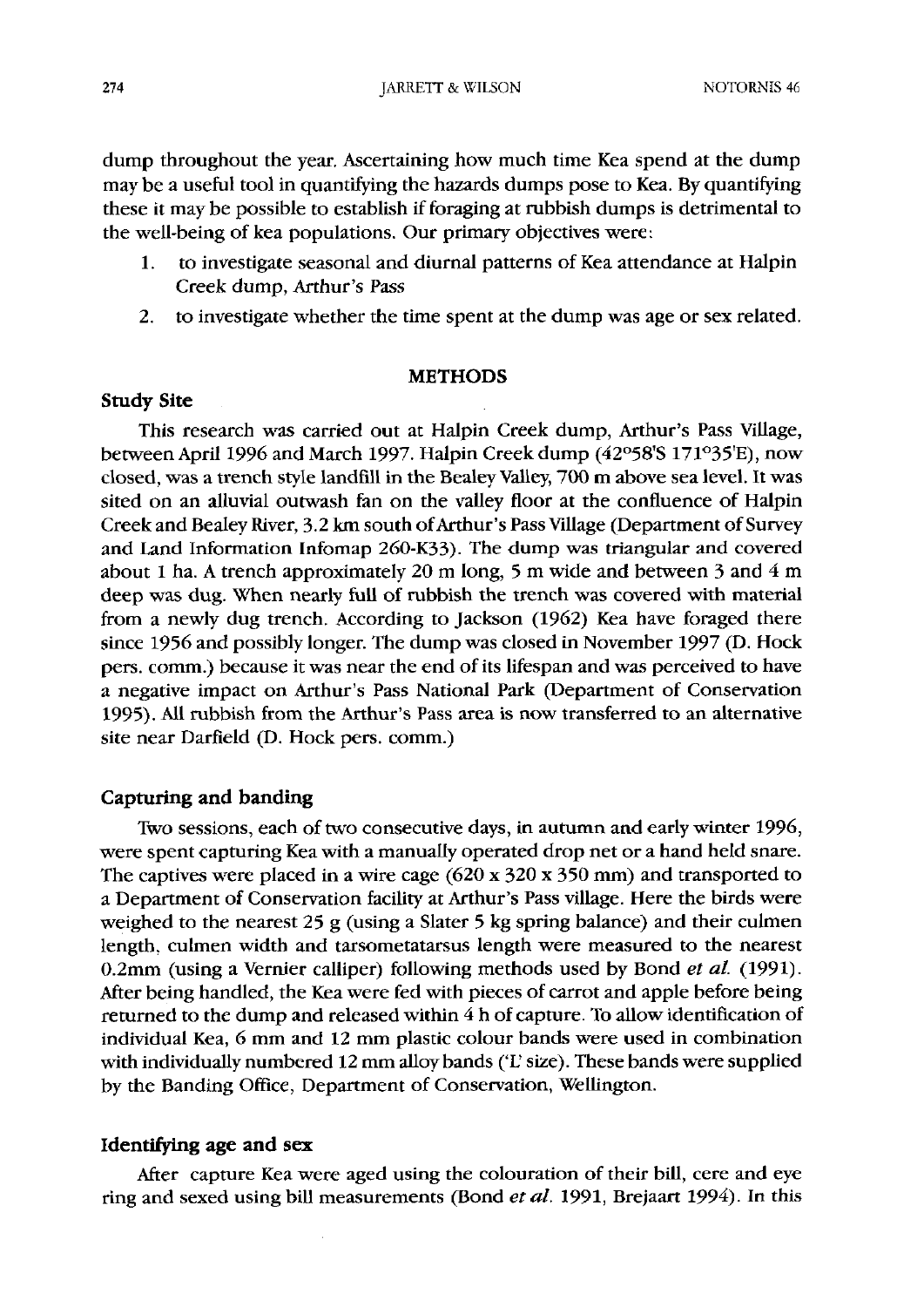study, Kea were placed in four age classes: (i) < 1 year, (ii) one year old, (iii) immature  $(2-3$  years old) and (iv) adults  $(4$  years  $+)$ . Kea in classes (i) and (ii) are collectively called 'younger Kea' and those in classes (iii) and (iv) are collectively called 'older Kea'.

# **Counting and timing**

At sites occupied by humans, Kea are active from first light until after dark (Jackson 1963, Brejaart 1994), but tend to reduce their activity between mid morning and mid afternoon (Brejaart 1994). The sampling year, April 1996-March 1997 was divided into four seasons: autumn: March-May; winter: June-August; spring: September-November; summer: December-February. During each season, two sessions, each of three consecutive days, were spent keeping a tally of the number of Kea foraging at the dump during daylight. Observations were made from the side of the trench using 7 x 35 binoculars. Each time a Kea arrived or departed from the dump the tally was updated. Every 30 minutes, or after a group of Kea arrived or departed from the dump, a total count was made to confirm that the running tally was correct. Kea in the forest next to the dump and those flying overhead were not included. Morning observations started 1 h before sunrise and concluded one hour after the last Kea left the dump in the morning. Thereafter, every 90 minutes a count was undertaken and any banded Kea present were identified; this continued until the afternoon observation period began. The afternoon observation period began 4 h before sunset and finished 1 h after sunset. Sunrise and sunset times were established by using tables published by the Ministry of Transport (1996, 1997); all times were converted to New Zealand Standard Time. The arrival and departure times of colour banded Kea were recorded. This allowed calculation of the total time that these Kea spent at Halpin Creek dump each season, the number of visits they made and the length of each visit. Kruskal-Wallis tests were used to test this data for significance. It was not known if Kea roosted or foraged at the dump through the night. To test for this the Spearman-Rank Correlation Coefficient between banded Kea that were present at the dump 45 minutes after sunset and present 45 minutes before sunrise the following day was carried out.

Frequent, unpredictable events (e.g:, heavy trucks and trains passing the dump, vehicles visiting the dump, flammable and pressurised containers exploding when the dump was burning, and New Zealand Falcons *[Falco novaeseelandiae]* passing overhead) resulted in most Kea seeking shelter in the surrounding forest. Kea usually returned to the dump within 5 to 10 minutes. These disturbances would have resulted in instantaneous counts not being truly representative of the number of Kea present at the dump. To compensate for these sudden fluctuations in Kea numbers a weighted moving average (Sokal and Rohlf 1981) of the mean number of Kea present at each 10 minute count period (t) was calculated as: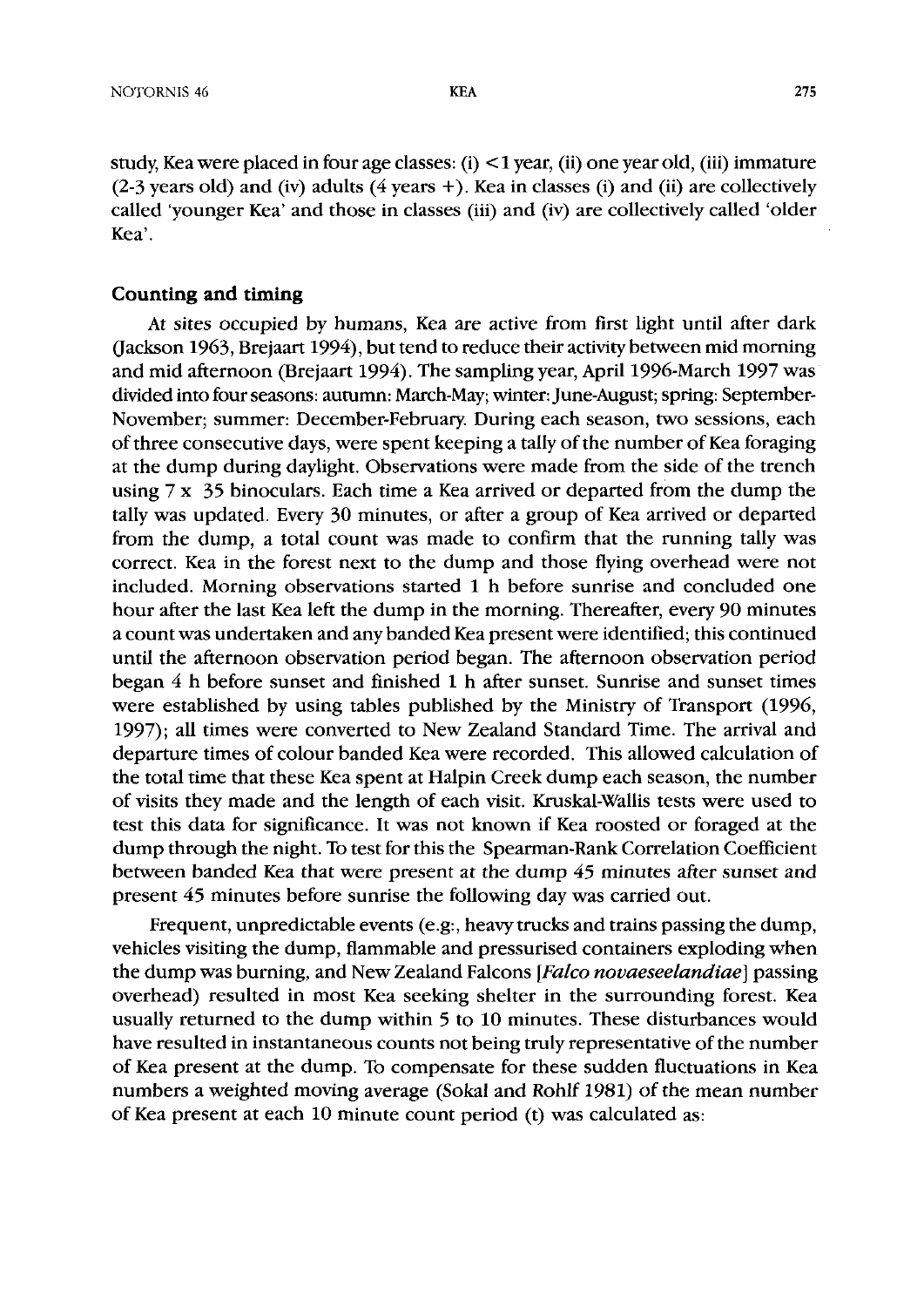JARRETT & WILSON NOTORNIS 46

| <b>Band</b><br>number | Date<br>banded | <b>Banding location</b> | Autumn                   | Winter | Spring | Summer |
|-----------------------|----------------|-------------------------|--------------------------|--------|--------|--------|
| L-14801               | 28/11/86       | Craigieburn Forest      | $\overline{\phantom{0}}$ | 91     | 67     |        |
| L-15061               | 23/10/88       | Coach Road              | 103                      | 127    | 107    | 57     |
| $L-2-189$             | 20/11/88       | Halpin Creek dump       | 127                      | 538    | 381    | 112    |
| $L-202-1$             |                |                         | 495                      | 740    | 183    | 384    |
| L-20227               | 8/1/90         | Halpin Creek dump       | $\blacksquare$           | 308    | 223    | ۰      |
| L-21491               | 31/8/92        | Arthur's Pass Village   |                          | ۰      | 47     | ۰      |

**TABLE 2** - **Time in minutes that adult male kea banded before 1992 spent at halpin Creek dump each**  season during this study 1996/97.

**'Only the first three digits of the metal band could be read. The other two digits were between 01-07. Kea with these combinations were banded at Arthur's Pass Village, Edward's Hut or Halpin Creek dump between June and August 1989. However, owing to its colouration, injured feet, method of moving about on the ground and behaviour it was instantly recognisable.** 

Within each season there was no variation in the amount of time that the different age cohorts spent at the dump (Kruskal-Wallis all  $P > 0.2$ ). Except for immature Kea, all age cohorts of Kea spent the greatest amount of time at the dump in the winter and the least amount of time in the summer (Figure 3).

One adult male Kea banded in 1989 (L-202-) spent significantly more time at the dump than the 'average' Kea over the whole year. On a seasonal basis, it spent significantly more time at the dump than the 'average' Kea in autumn and winter. L-20272, an immature Kea that was banded during this study, spent significantly more time at the dump than the 'average' Kea in spring.

The mean length of each visit to the dump did not vary significantly between seasons (Kruskal-Wallis p>0.8). However, a significant relationship existed between the number of days that Kea were observed at the dump in different seasons (Kruskal-Wallis  $P < 0.05$ ). In winter Kea visited the dump on significantly more days than in summer (Mann-Whitney  $P < 0.05$ ). The highest morning count of Kea was 25 and highest evening count was 35; both these counts occurred in winter.

Kea were present at the dump at night. However, because torch light disturbed the Kea and the colour bands could not be seen with the night vision scope it was not possible to count them accurately, nor identify which individuals were present. Locating Kea with the night vision scope was also difficult. A significant correlation existed between the banded Kea that were present at the dump 45 minutes after sunset and present 45 minutes before sunrise the following day (Spearman-Rank  $r_s = .657$ ,  $P < 0.05$ ). Between 73 and 100% of banded Kea present at the start of the morning observation periods had been present at the end of the previous afternoon observation period.

The time before sunset that Kea began to arrive at the dump was consistent in all seasons except winter. Except for summer the time that Kea scattered from the dump after sunrise was consistent (Figure 4). Poor weather appeared to influence Kea numbers and the time before sunset that they arrived at the dump (Figure 5).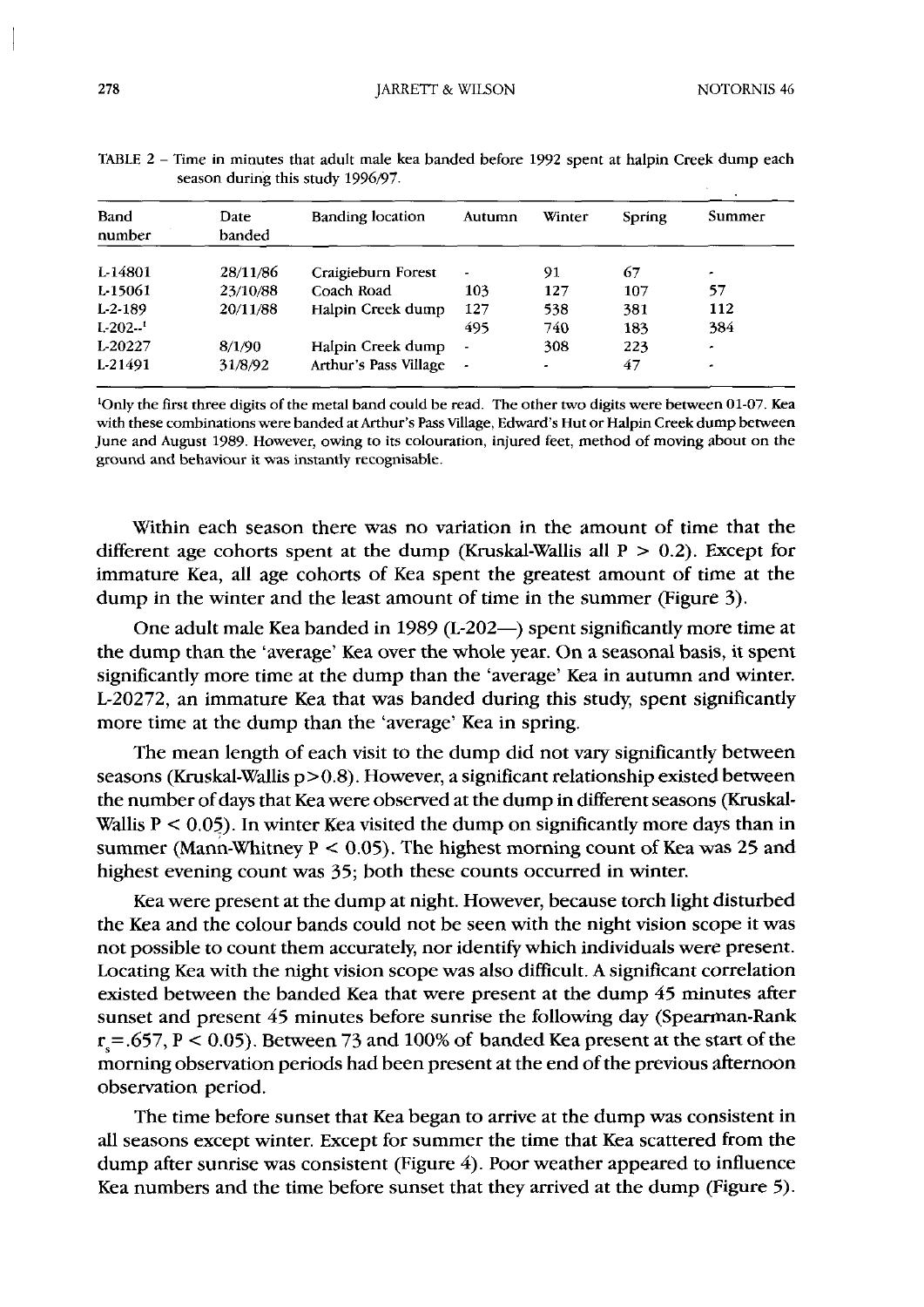

**FIGURE 2** - The number of Kea and the cumulative time (minutes) banded Kea spent at Halpin Creek dump in a season.



FIGURE 3 – Relationaship between kea age class and time spent at Halpin Creek dump each season ( $\bar{x}$  and S.E.). During autumn, seven immature kea were banded. One was observed on non-banding days and this kea spent 276 minutes foraging at the dump.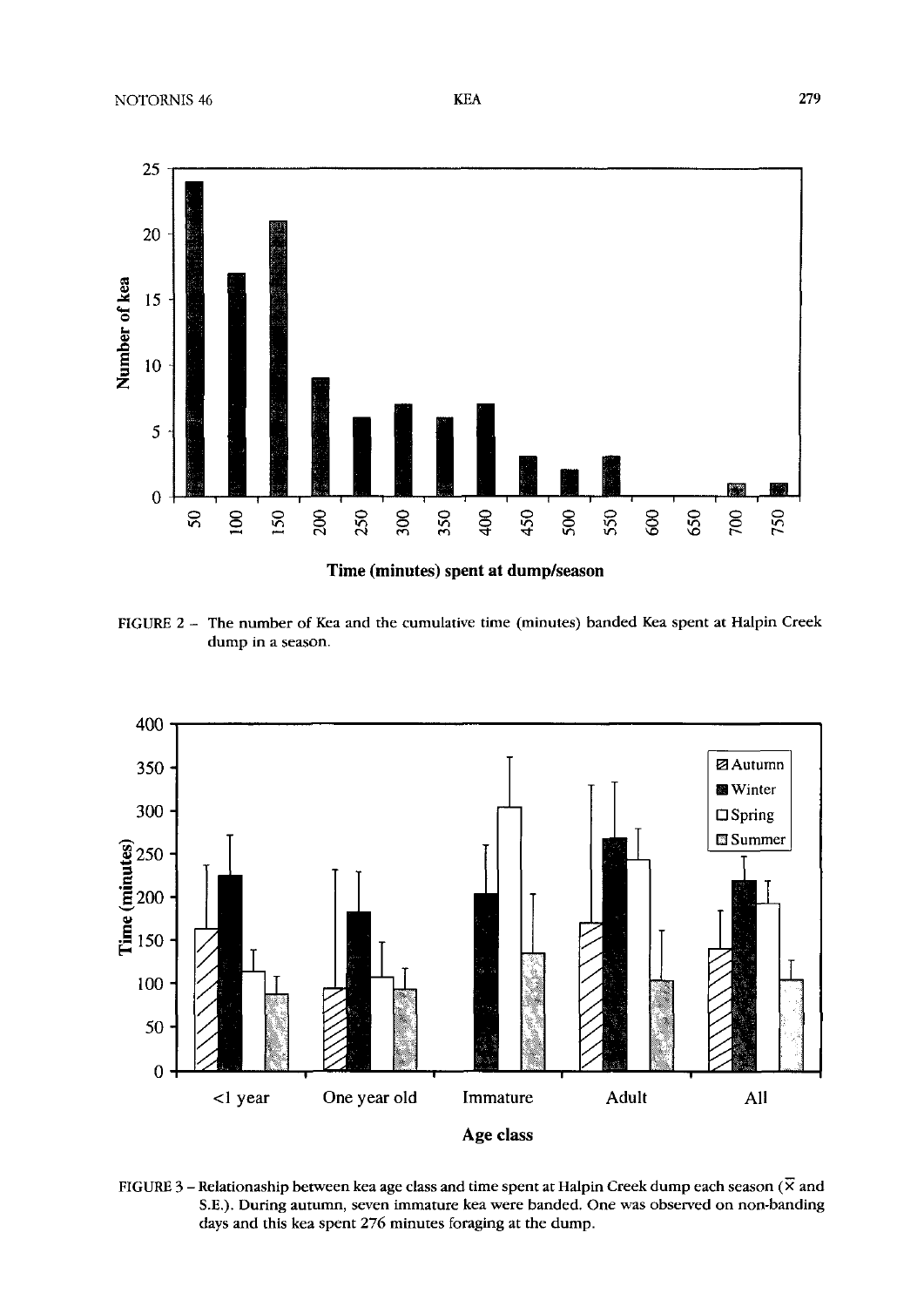





FIGURE 4 - Mean number of kea observed (a) before and after sunrise and (b) before and after sunset in each season at Halpin Creek dump.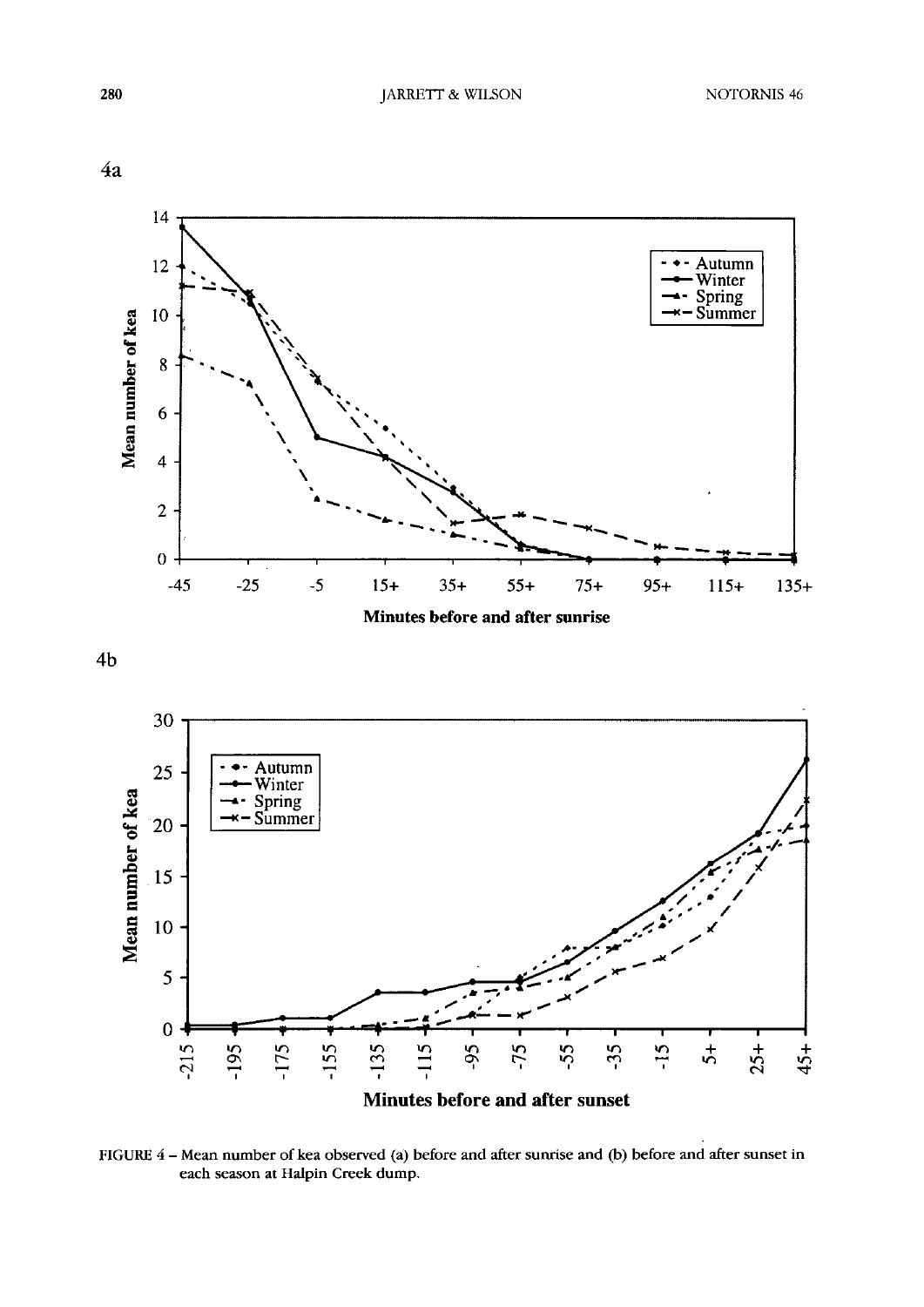# **DISCUSSION**

In this study 14 times more male Kea were banded than females. However, the sex ratio of most species of animals is equal (Krebs & Davies 1997) and a near equal ratio of male to female Kea occurs in areas away from sites of human occupation (Department of Conservation unpublished data, K-J Wilson pers. obs.). Few female Kea have been seen by other researchers at Halpin Creek dump (Bond and Diamond 1992) or at Arthur's Pass Village (Brejaart 1994). No adult female Kea have been banded at Halpin Creek dump (K-J Wilson unpublished data, Department of Conservation unpublished data). Thus, rubbish dumps appear to be of less importance to foraging females than they are to males. However, during nesting, male Kea collect food for their mates and young (Wilson and Brejaart 1992). The extent to which males provision females and their young during breeding, nesting and fledging is unknown as it was not possible to identify which male Kea using Halpin Creek dump wrere breeding.

Kea were banded during autumn and winter. Over time, the number of banded Kea that were re-sighted decreased, particularly in the case of younger birds. The lower rate of re-sighting of younger Kea may have been due to their dispersal (Bond & Diamond 1992) or high winter mortality (Jackson 1969). It has been suggested that, during their second year, male Kea disperse from the Arthur's Pass area (Bond and Diamond 1992), usually during spring (Jackson 1960, Clarke 1970). However, it is unclear if Bond and Diamond (1992) meant dispersal from the natal territory or from Halpin Creek dump. If the decline in the number of younger Kea re-sighted was due to mortality, it would be expected that the decline would be most evident in winter, rather than in spring or summer. As  $80\%$  (n=28) of younger Kea banded in autumn or winter were observed in spring or summer it is probable that dispersal from the dump area rather than winter mortality contributed to the decline in re-sightings.

Casual observations suggested that some Kea disperse from the dump during late winter or early spring. L-20274, a one year old, was frequently observed at the dump until mid winter 1996. Later, it was seen at Goat Pass Hut (6.8 km from the dump) every day for a week in mid January, 1997 (M. Jarrett pers. obs.). L-20265, another one year old, was observed at Halpin Creek dump until mid August, 1996 and then 10 km away at Otira dump in late October, 1996 (M. Jarrett pers. obs.). A larger percentage of older Kea were observed during all seasons folIowing their banding than younger Kea. This suggested that adult male Kea may live permanently near the dump, whereas most younger Kea stayed only until they dispersed. This result agreed with Bond & Diamond (1992) who found that younger Kea were rarely seen at Halpin Creek dump in years after their banding, whereas many of the adult males were seen across the years. From late December 1997 an influx of Kea that were < 1 year old occurred.

Within and between each season there was no statistically significant variation in the amount of time that the different age classes of Kea spent at the dump, due in part to the huge variation in the amount of time individual Kea spent at the dump. For example, in winter, the mean amount of time that adult male Kea spent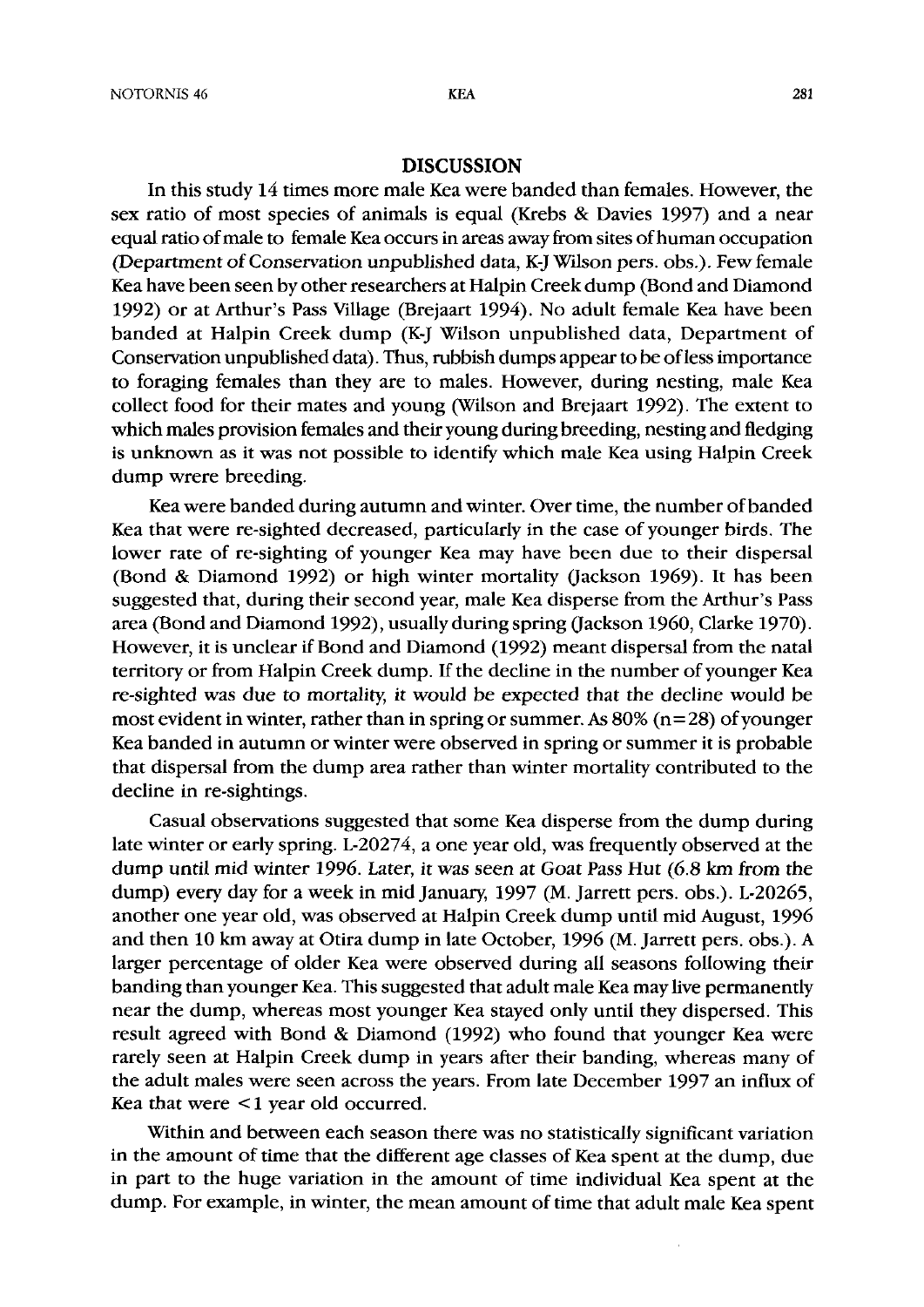

FIGURE 5a - Effect of poor weather on the number of kea present in the morning and afternoon during winter at Halpin Creek dump.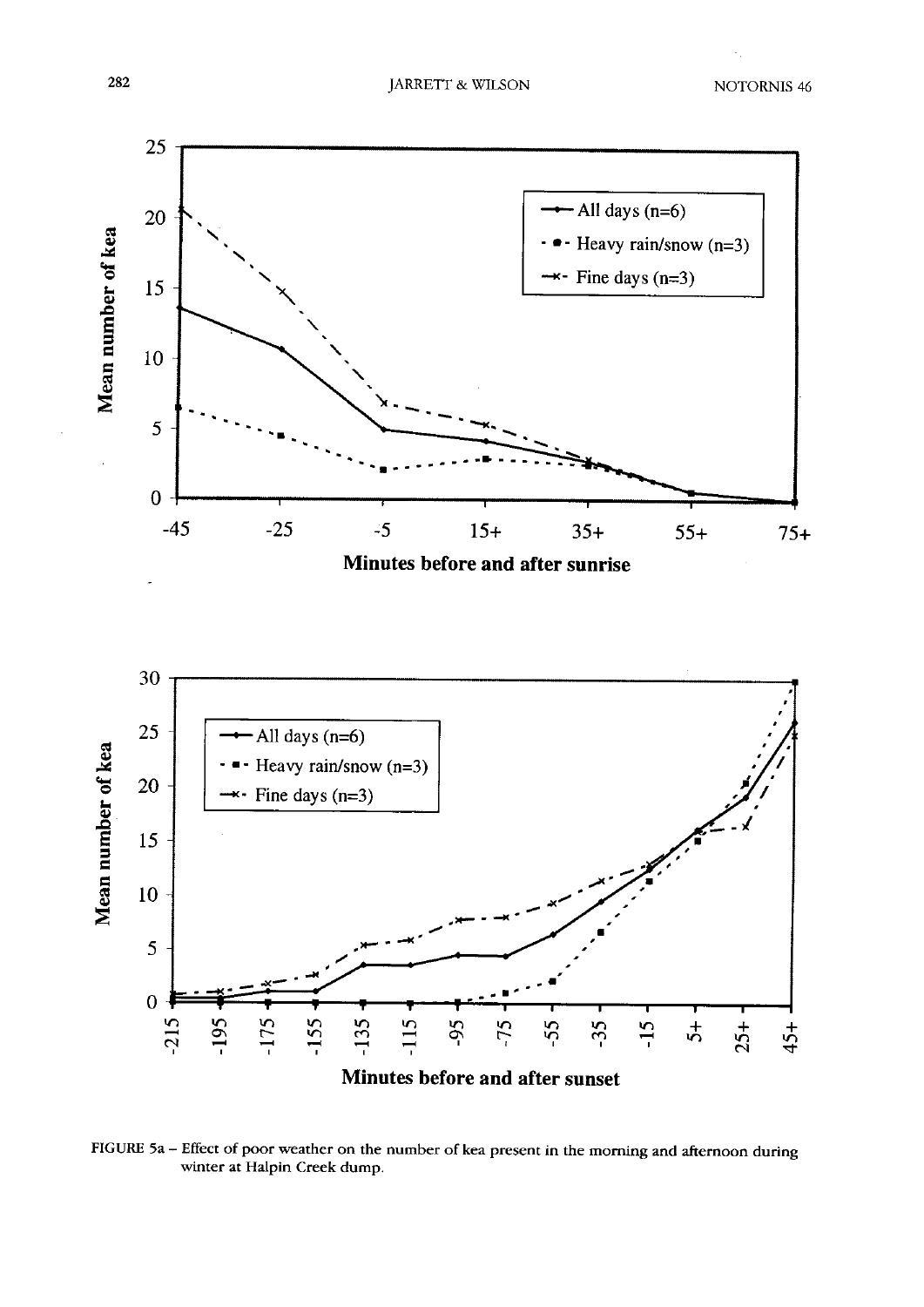

FIGURE 5b - Effect of poor weather on the number of kea present in the morning and in the afternoon during summer at Halpin Creek dump.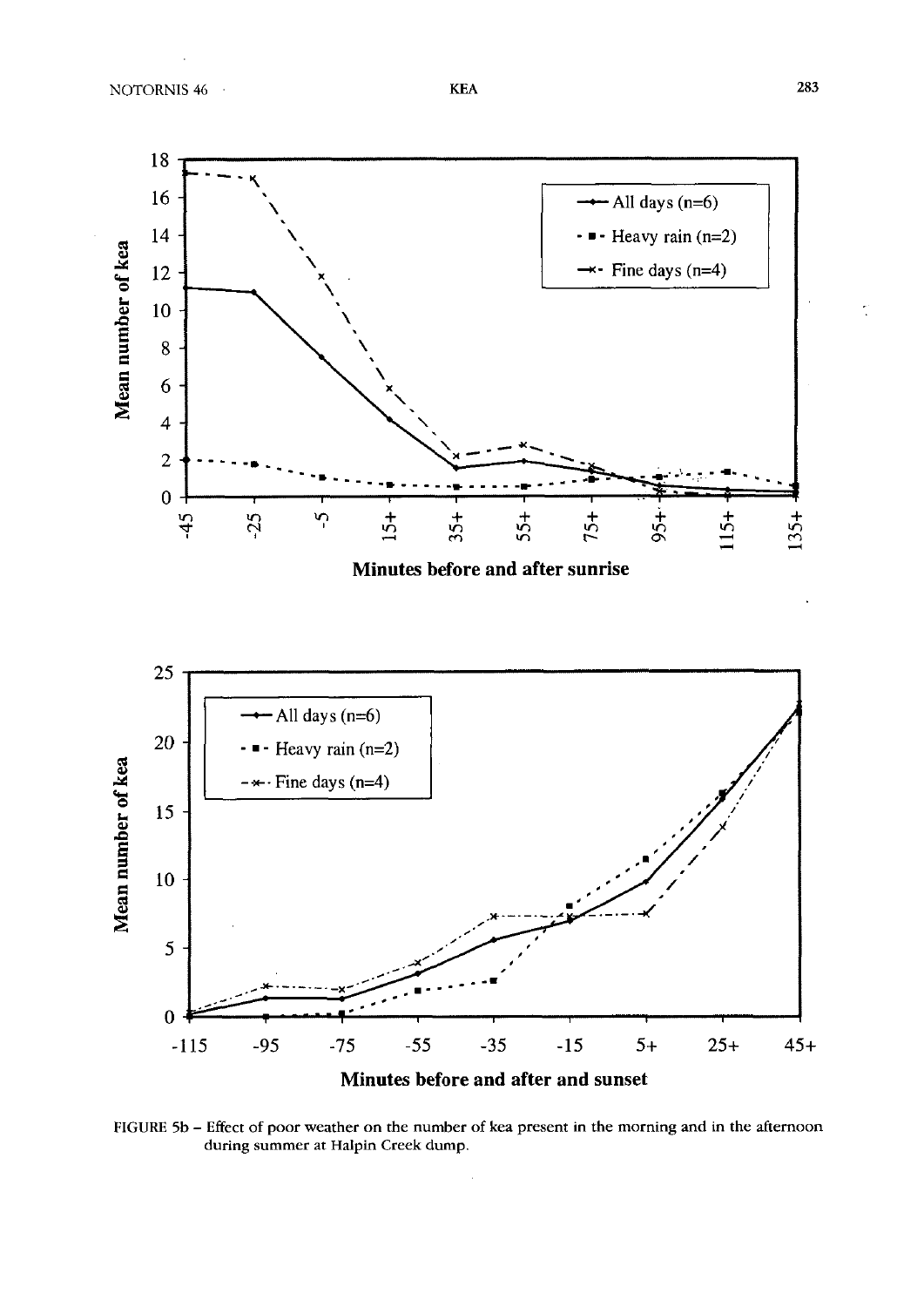#### JARRETr & WILSON NOTORNIS **46**

at the dump was  $232 \pm 36$  minutes ( $\bar{x}$  and S.E.), but L-20255 was observed for 10 minutes and **L-20189** for **538** minutes. **L-20263,** a **<l** year old Kea, spent **359**  minutes at the dump in the autumn  $(164 \pm 42)$  and 20 minutes in the winter  $(230$ *2* **49).** During all seasons except spring **L-202-,** an adult male Kea that was banded in **1989,** spent more time at the dump than any other Kea. In autumn and winter this time was significantly greater than the 'average' Kea. In spring **L-20272,** an immature Kea, spent significantly more time at the dump than the 'average' Kea. Thus, a few Kea spent unusual amounts of time at the dump. The amount of time an individual Kea spent at the dump varied considerably between the seasons and the variation in time that different individuals from the same age class spent at the dump in the same season also varied considerably. Therefore, the importance of the dump for foraging appears to vary enormously between individual Kea.

More Kea were present at the dump in winter than in any other season and fewest in summer. However, this difference was not statistically significant. Some adult males were observed at the dump only during winter and early spring. This and the dispersal of younger Kea may have caused the decline in numbers of Kea at the dump during late spring and summer. Kea spent more time at the dump in the winter than in summer and arrived at the dump, in winter, sooner before sunset than in any other season. It was the only time of year when Kea were present at the dump all day. This was the only season during which all bar one of the banded adult Kea were recorded at the dump. **L-21491,** an adult male Kea banded in Arthur's Pass Village in **1992,** was the only banded adult Kea observed both in Arthur's Pass Village and at the dump during this study. It visited the dump six times on two consecutive days during early spring. It was suggested that **L-21491**  may have been breeding (S. Phillipson pers. comm.). During winter the greater numbers of Kea at the dump may reflect winter food shortage (Campbell **1976,**  Brejaart **1994)** and foraging at the dump may enhance their chances of surviving harsh winters. Thus, the importance of the dump for foraging not only varies between individual Kea, but also at different times of the year.

Except in summer, Kea scattered from the dump within **75** minutes of sunrise. In all seasons except winter, Kea started arriving at the dump between **155** and **115** minutes before sunset. Most summer mornings, three fledgling Kea remained at the dump well after sunrise. The presence of the observer may have influenced the behaviour of these Kea because they often approached the observer. They appeared to spend most of this time 'playing' with rubbish and each other.

Heavy rain, strong winds and snow flurries may influence Kea movements aackson **1960,** Clarke **1970,** Campbell **1976),** although Brejaart **(1994)** did not find any correlation between the weather and the number of Kea present at Arthur's Pass Village or the Craigieburn Valley during the winter. This may have been because that winter was mild (Brejaart **1994).** In this study the weather influenced the number of Kea at the dump. On mornings with heavy rain or snow there were fewer Kea at the dump. In the winter when it was raining heavily or snowing, Kea started to arrive at the dump later in the afternoon, but by the end of the day more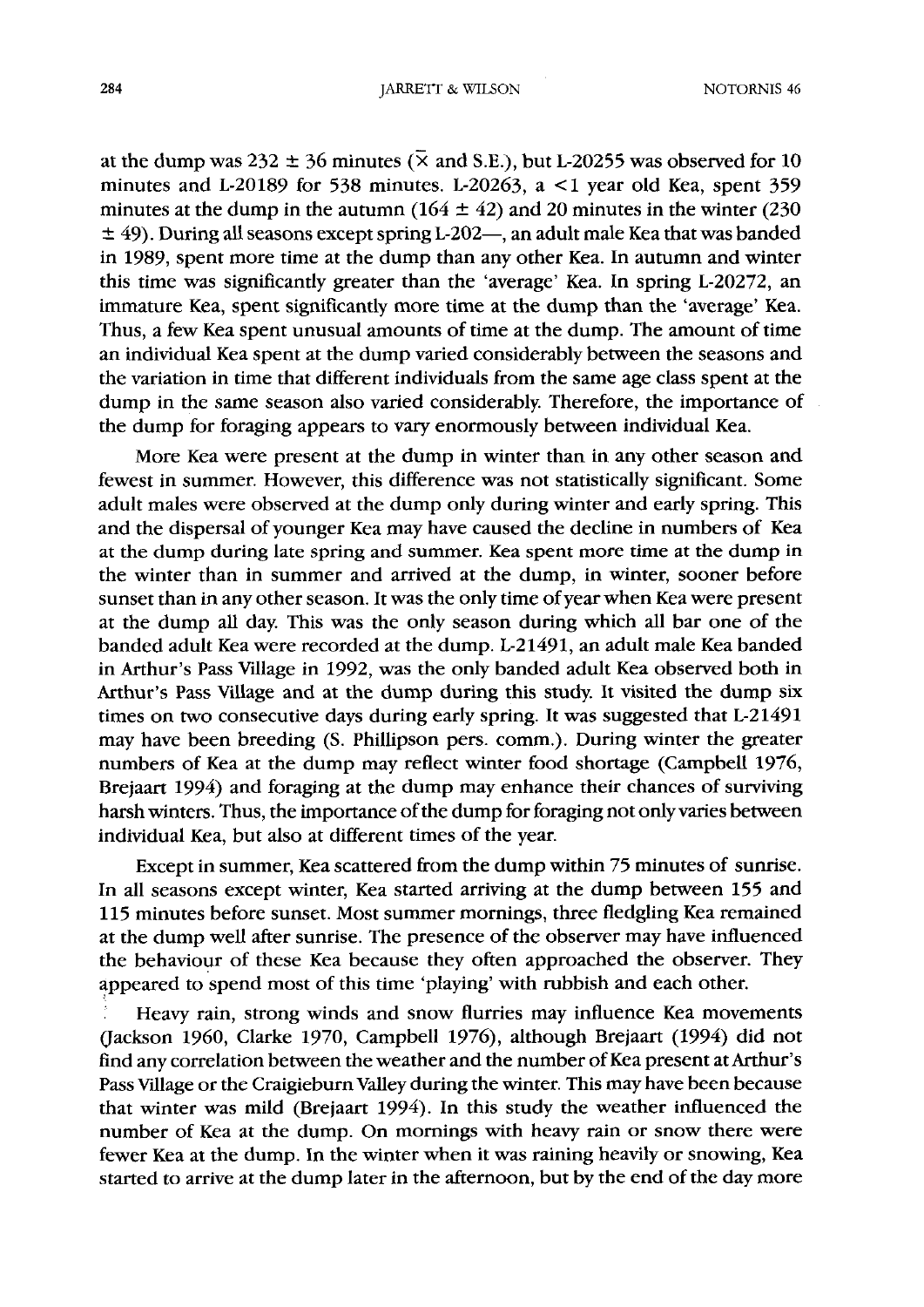Kea were present than on other days. It is possible that for short periods Kea delayed foraging, but if the poor weather continued then hunger may have forced them to forage.

Only on one day were Kea  $(n=3-4)$  observed at the dump all day - a Saturday during the winter. This was also the day most Kea were observed at the dump. That day the weather had become fine after four days of heavy rain, snow flurries and strong, gustywinds. Throughout the study it was noticed that soon after people dumped rubbish some Kea arrived at the dump from the nearby forest, whereas before the vehicles arrived no Kea were present. This observation was not surprising as Brejaart *(1994)* found that the number of people present and the availability of anthropogenic food influenced the number of Kea present in Arthur's Pass Village. Studies on Herring gulls *(Larus argentatus)* have found that their numbers and time of arrival at rubbish dumps were related to the arrival of rubbish deliveries and the amount of available food (Monaghan *et al. 1986).* During winter, local skifield operators dumped their rubbish at Halpin Creek dump on Saturdays (M. Jarrett pers. obs.). Perhaps both the weather and dumping of rubbish influenced the large numbers of Kea present on that day.

Often, the same banded Kea were seen at the dump at the end of the afternoon observation period and at the beginning of the following morning's observation period. During the night, some Kea were observed foraging at the dump or resting in trees near the dump. It was not possible to identify individuals with the night vision scope, but these observations suggest that some Kea forage at the dump before roosting for the night and again before scattering for the day.

In conclusion, it appeared that some adult male Kea habitually foraged at the dump, few female Kea foraged at the dump and younger male Kea probably foraged at the dump until they dispersed from the dump area in their second summer. This may mean that, in the long term, the dump had a greater impact on certain adult males than on most adult males or any younger or female Kea. However, the provisioning of female Kea by their mates foraging at rubbish dumps during breeding and the effect of rubbish dumps on survival and reproduction needs further investigation. There was a huge variation in the amount of time that individual Kea spent at the dump and more Kea foraged at the dump in winter than summer. Thus, the importance of the dump to foraging Kea probably varies between individuals, but also seasonally. Consequently, the body condition of Kea and the hazards that dumps pose may vary considerably between individuals and this may relate to the amount of time that individual Kea spend at the dump.

#### **ACKNOWLEDGEMENTS**

**Without the help of many people and organisations, this study would not have been possible. Thanks to the Lincoln University Animal Ethics Committee (Application number 640) for ethical approval and the Department of Conservation for authority to catch, handle, transfer, band and release Kea (Permit numbers 12/64; 12/74). Financial support came from the Department of Entomology and Animal Ecology, Lincoln University We would like to thank Stephen Phillipson (Department of Conservation) for his tireless**